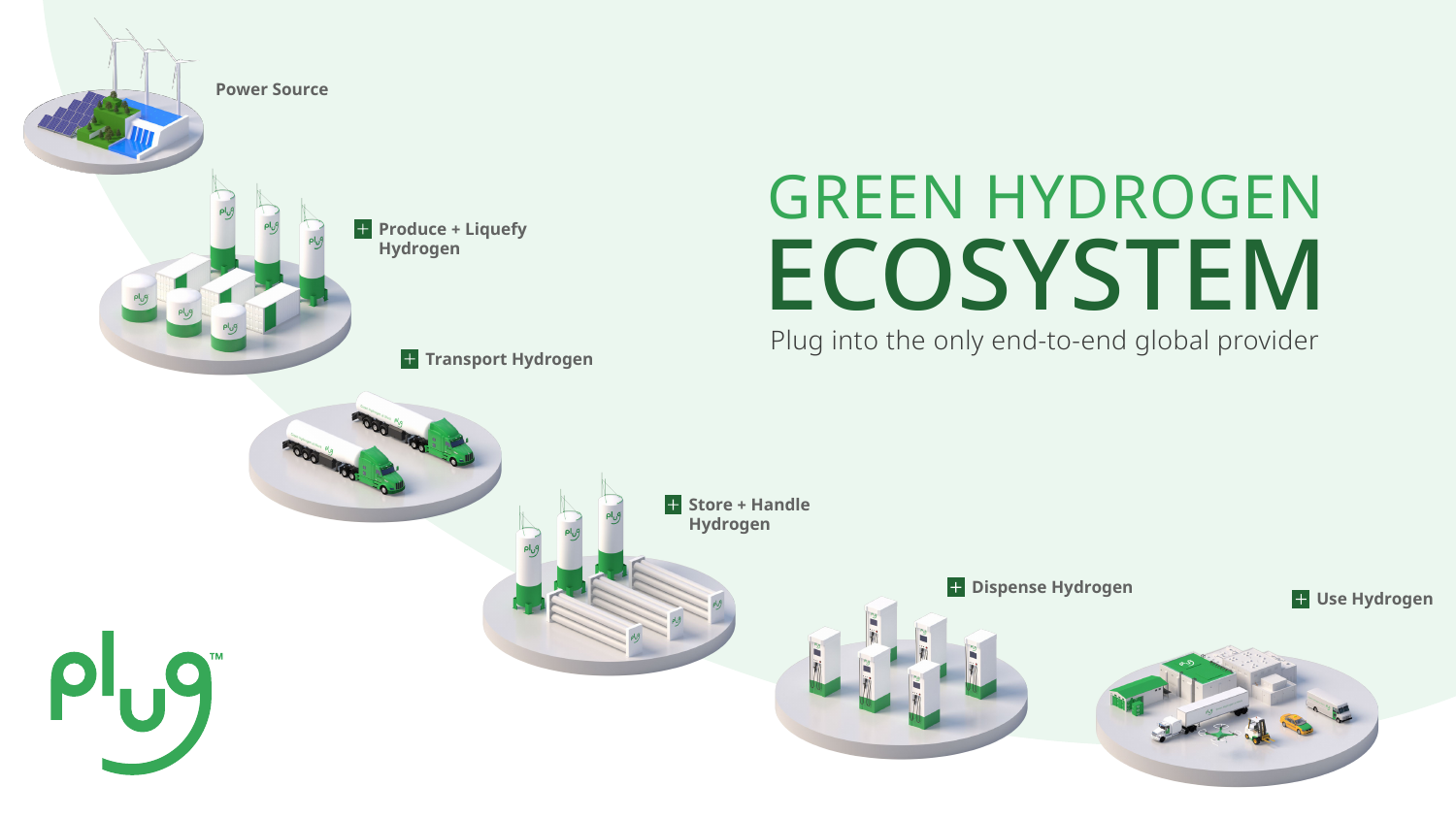## PRODUCE + LIQUEFY HYDROGEN

Plug, the leader in building an end-to-end green hydrogen ecosystem that addresses every step of operations, is proud to offer its customers affordable green hydrogen, which is quickly becoming the molecule of choice for customers both large and small.

Led by a team with nearly five decades of experience, Plug's PEM electrolyzer solutions produce carbon-free green hydrogen using renewable electricity and water.

Our hydrogen liquefaction plants can complete liquefaction with one of the lowest rates of energy consumption available anywhere in the world.



**BENEFITS** 

High-current density enables a small footprint

Fast start-time provides high availability

Modular and scalable design creates turnkey solutions from MWs to GWs

Instantaneous load-following for perfect pairing with intermittent renewables

Industry-leading ultra-low energy consumption for liquefaction



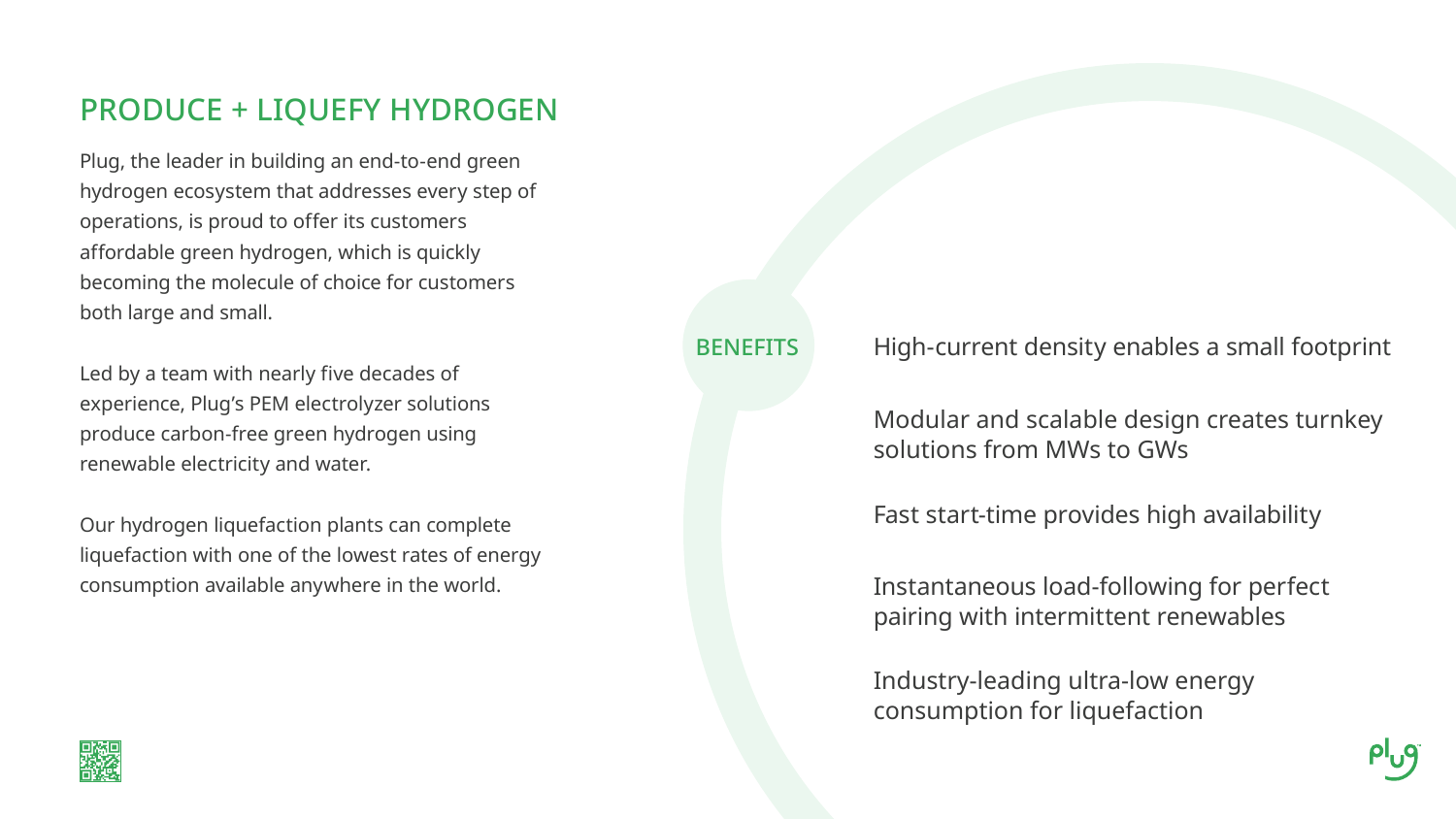

### 밥 Flexible Applications

This year, Plug will install electrolyzer solutions for renewable energy storage (P2P), public and private hydrogen refueling stations (P2M), green ammonia and methanol (P2X), and natural gas pipeline blending (P2G).

### High-Volume Production  $H_2$ h

### (#) Largest Manufacturing Capacity in the World

Plug will produce 70 tons per day by the end of 2022, and 500 tons per day by 2025 — 100% coming from Plug electrolyzers.



By the end of 2022, Plug will have the world's largest electrolyzer manufacturing capacity when its gigafactory opens in New York.

Two other gigafactories — in Australia and South Korea — will follow.



## is changing the world by replacing fossil fuel GREEN HYDROGEN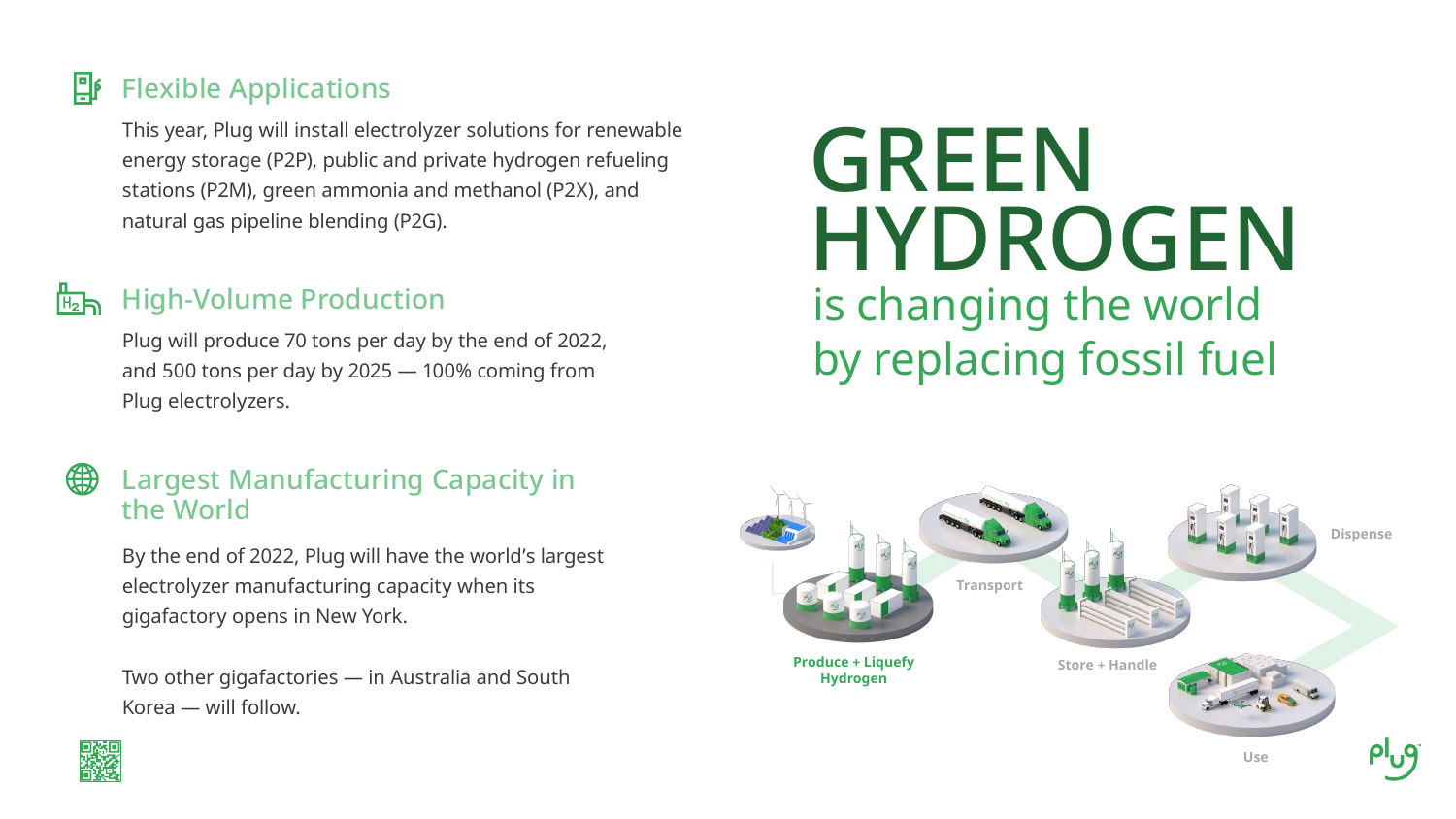## TRANSPORT HYDROGEN

With our fleet of cryogenic trucks, Plug offers trailer solutions to transport green hydrogen from production plants to users around the world daily. Plug's innovative designs of cryogenic trailers and mobile storage equipment allow for a range of industrial, commercial, medical and chemical applications that use hydrogen.



**BENEFITS** 

Efficient deliveries

Safe and secure transportation

Customized approach

Best-in-class support

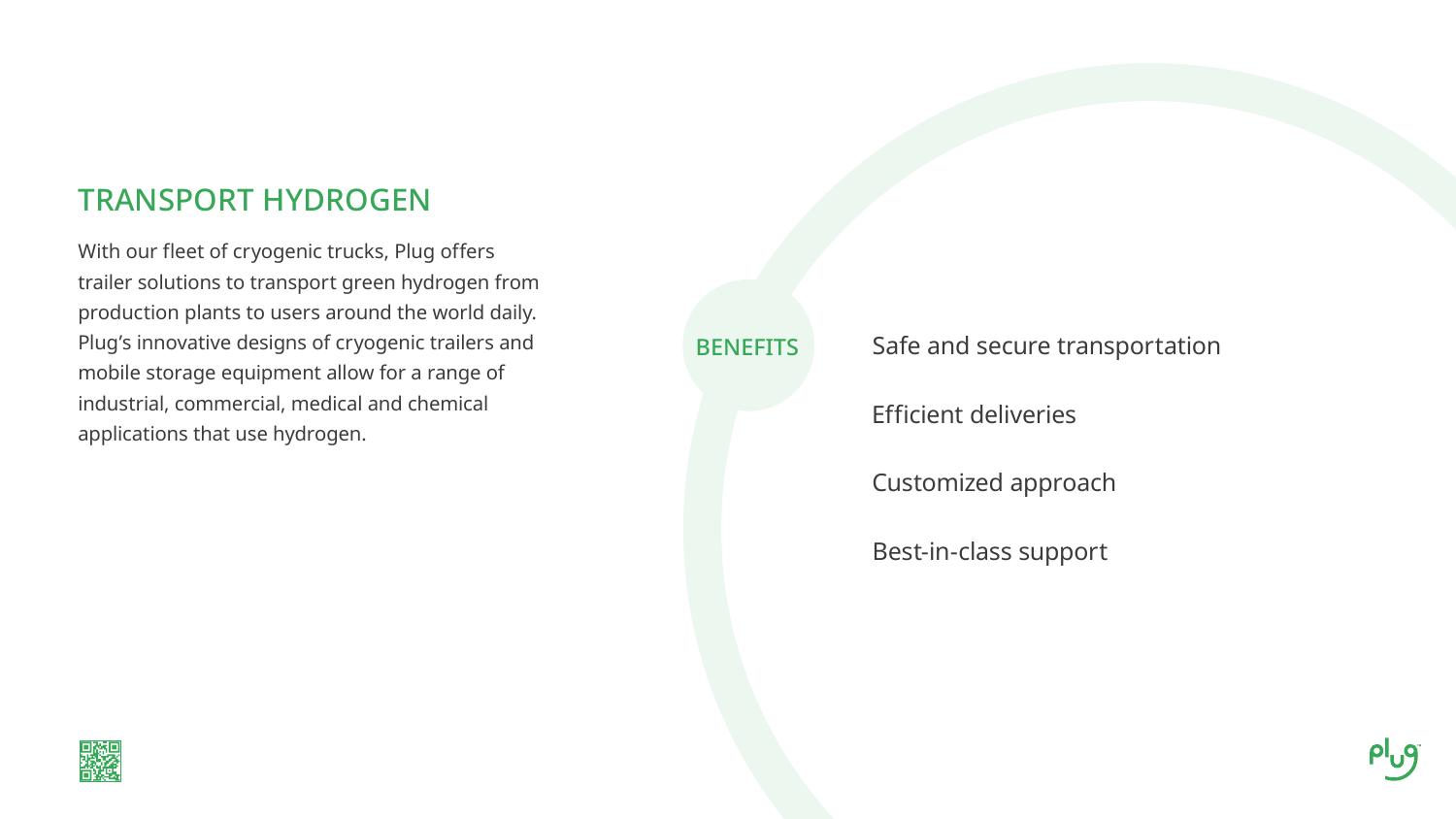Plug liquifies hydrogen for transportation at atmospheric pressure and temps below -400°F with an ultra-low energy consumption twin-expander refrigeration process that simplifies and streamlines operation and maintenance.

### **SE** Ultra-Low Energy Consumption

Plug is a customer-first company where we offer best-in-class value and custom designs that are centered on each customer's specific needs. We also offer best-in-class customer support every step of the way.

## Comprehensive Services

The delivery of hydrogen at extremely low temperatures results in changes to logistics and operations. The end result is cost savings for our customers.



### Lowering Operating Costs

## increased EFFICIENCY + increased PROFITS DELIVERING



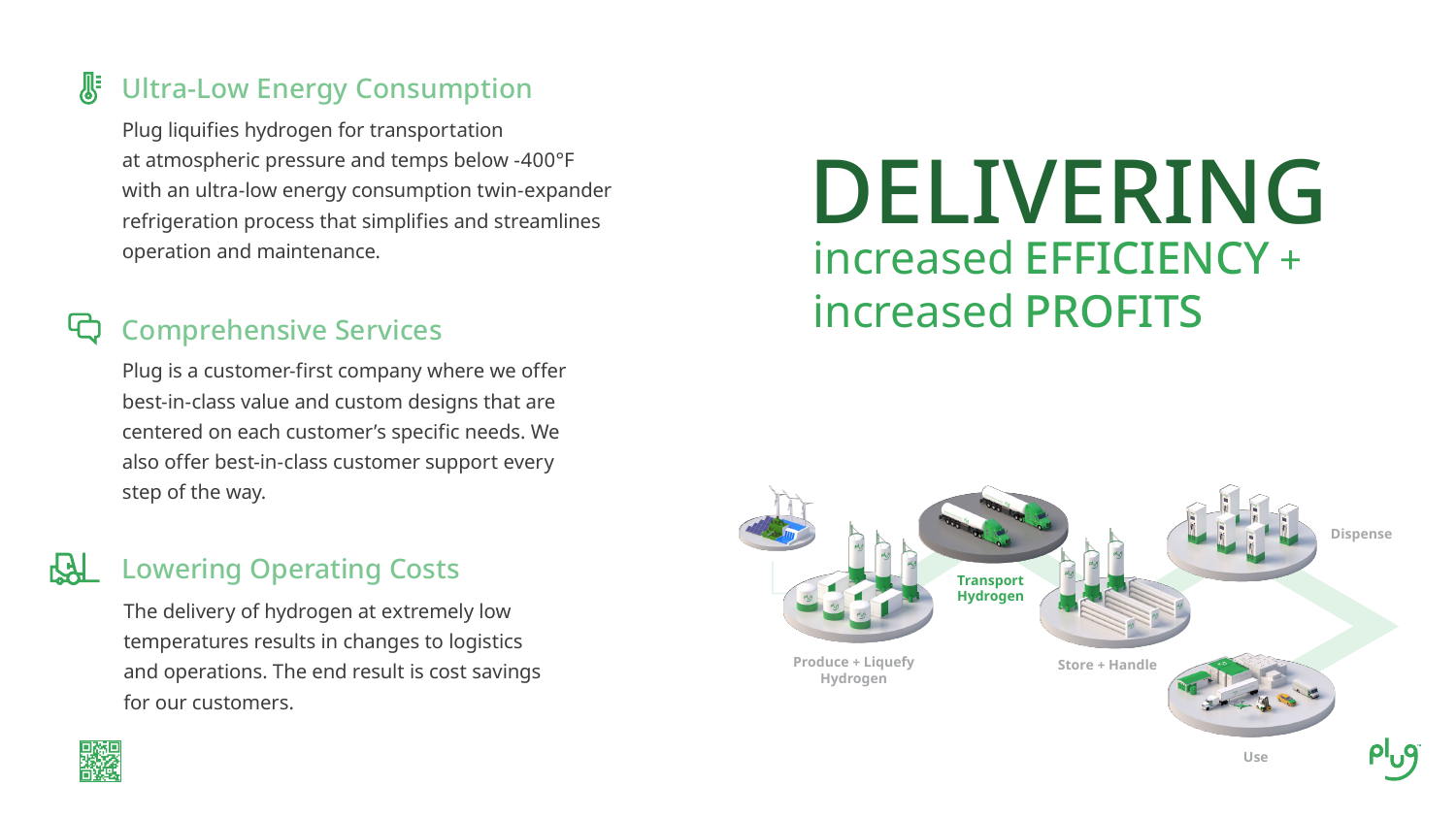### STORE + HANDLE HYDROGEN

Plug offers fully integrated turnkey handling systems with capacities ranging from 60 kg to 8,000 kg per day as liquid or gas.



**BENEFITS** 

Top project management operations

Superior safety and service

Customized options

Industry-leading solutions

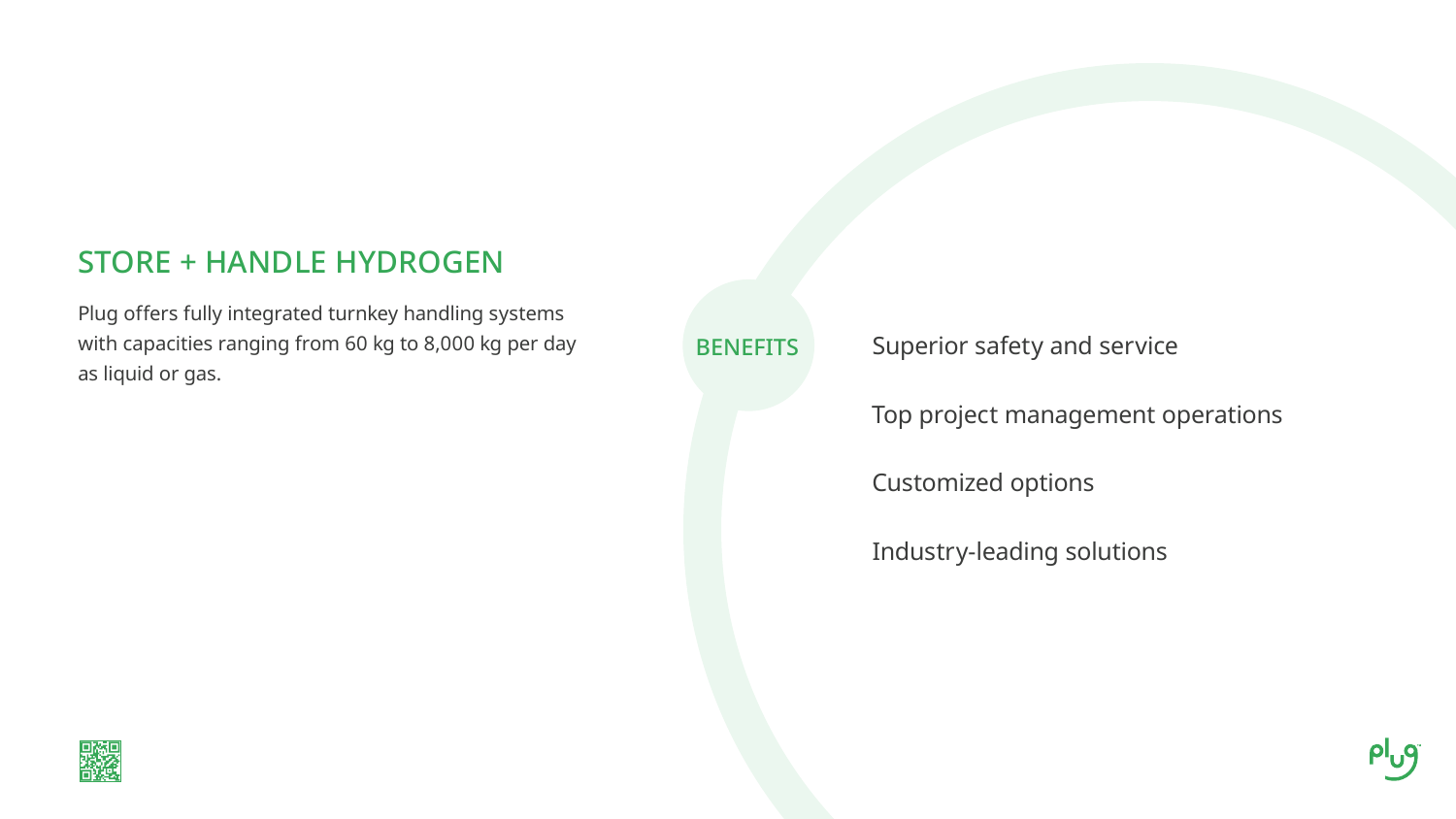Plug storage and handling solutions include the design, procurement, commissioning and maintenance of hydrogen storage, compression and flow systems.

### **DOO** Comprehensive Solutions

#### Flexible Options ▏▚▐▊

### Countless Applications  $\bullet$

Plug's storage and handling solutions cater to a variety of customer needs, including those who need liquid and gaseous storage.

Whether you need green hydrogen storage solutions for material handling or mobility, Plug's products cater to a range of applications.



## VERSATILE energy carrier



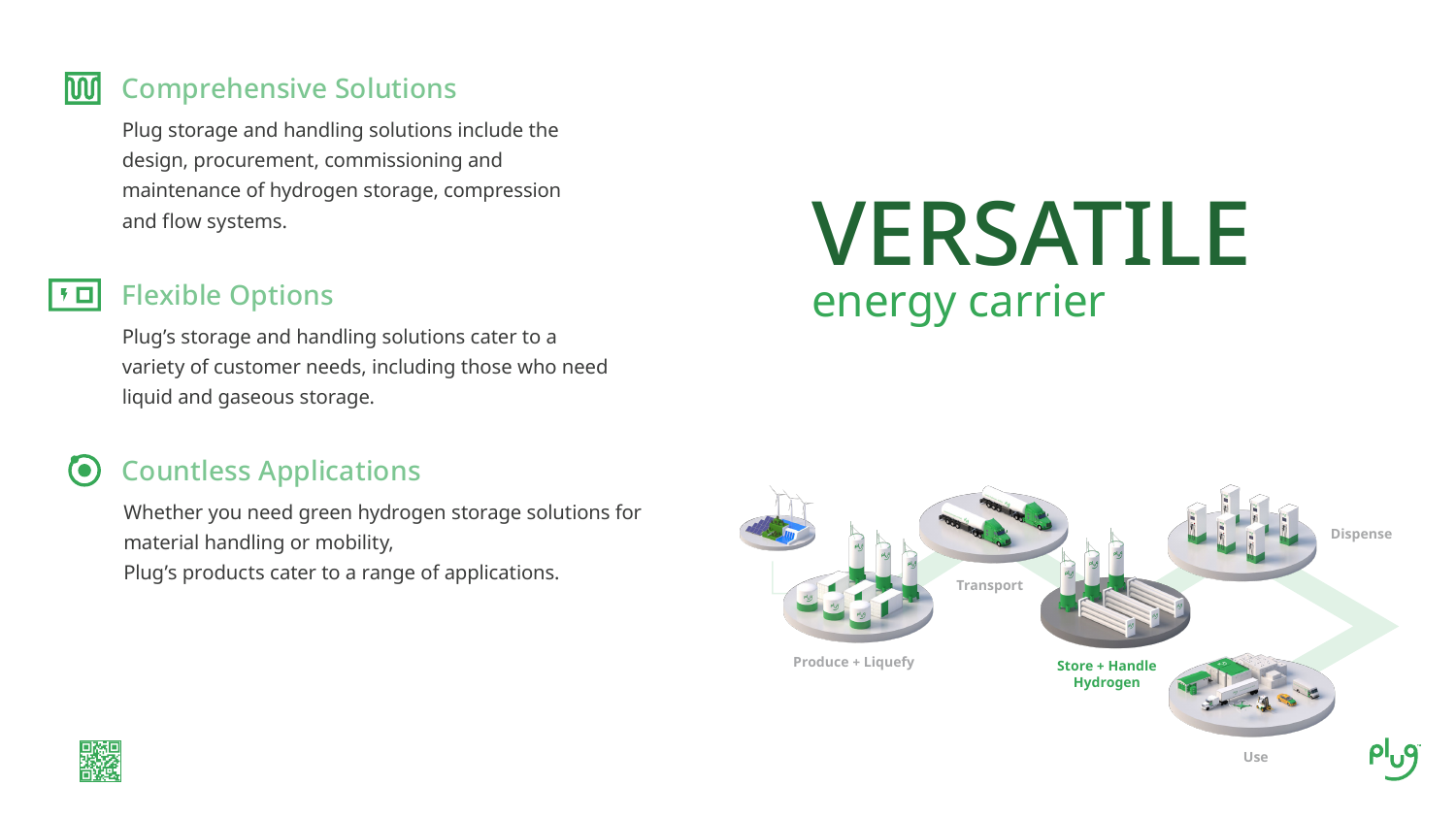## DISPENSE HYDROGEN

With its proprietary hydrogen dispensers, Plug ensures a perfect integration of the fueling system with its fuel cell products, including fast-fill and industrial IoT reporting to help users keep track of their latest performance. With more than 165 Plug refueling stations in the U.S., customers will never have to worry about running out of green hydrogen. Diverse solutions



### **BENEFITS**

Industry leader

Nationwide presence

Safety-first mission

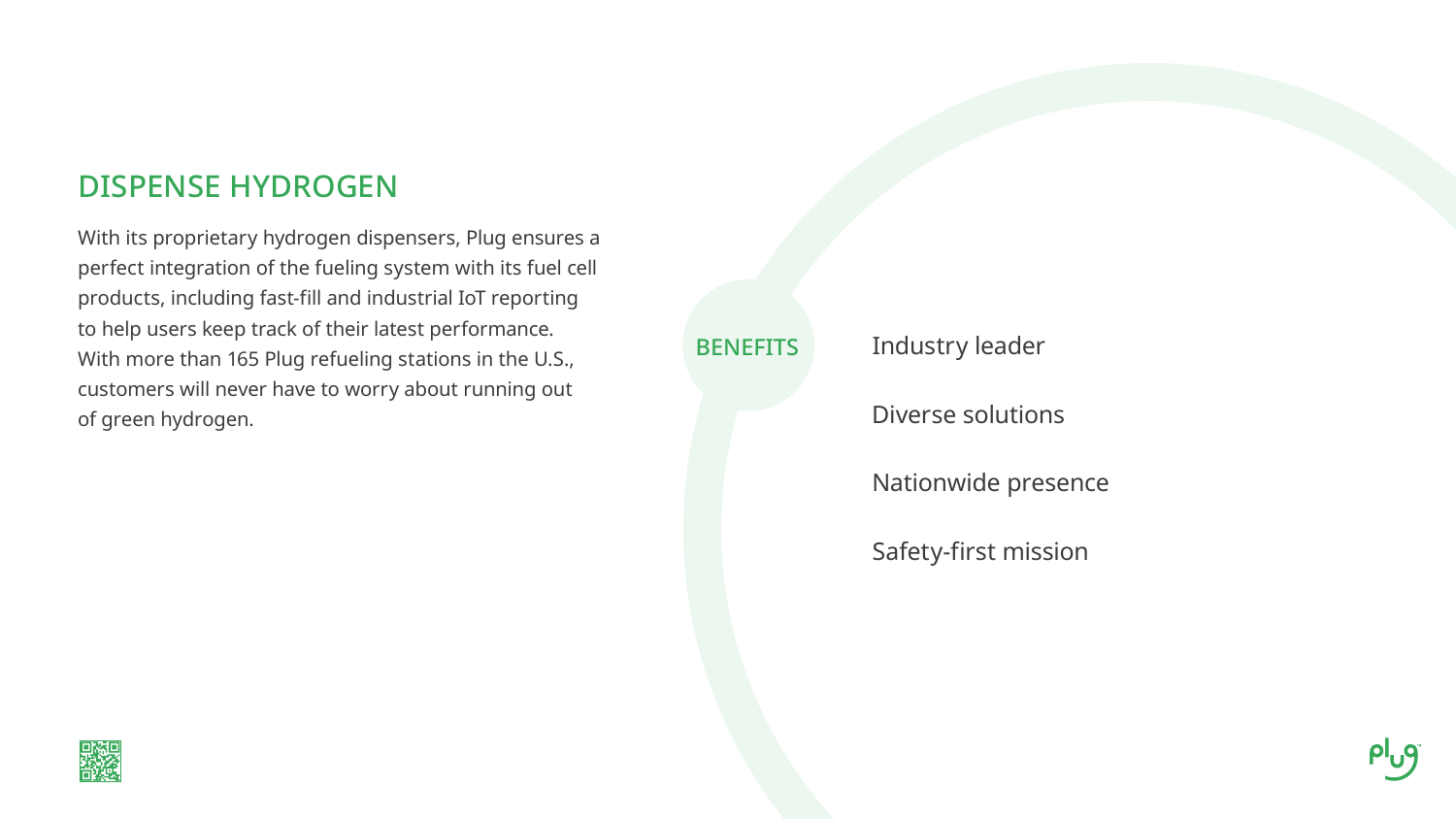With our industry-leading experience, Plug has<br>built dispenser stations available at a variety of<br>output pressures. built dispenser stations available at a variety of output pressures.

### 卧 Industry Leader

Plug has developed best-in-class solutions that cater to many markets, including mobility and material handling operations.

# REFUELING STATIONS and growing

### Best-in-Class Solutions

With our customer-first approach in mind, Plug has developed top safety and remote monitoring capabilities to ensure every operator is safe.



## Top Safety Standards

**Use**



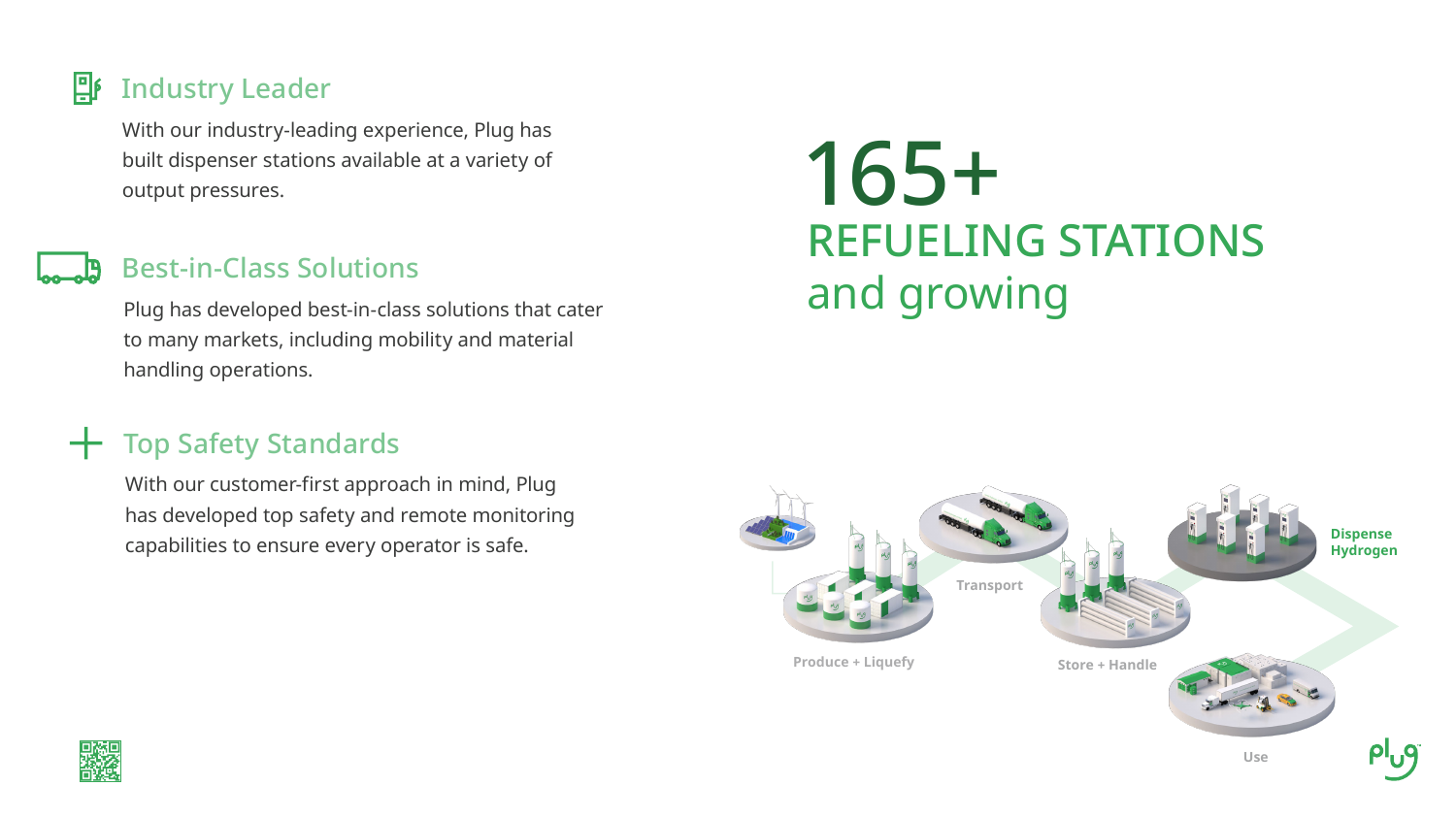## USE HYDROGEN

By combining hydrogen with Plug Power fuel cells, we can power a spectrum of applications including material handling, Class 6 to Class 8 trucks, EV charging, aerospace, and back-up power for critical infrastructure.



### **BENEFITS**

Zero emissions

Energy dense

Cost-effective reality

Exponential global growth

Independent from grid